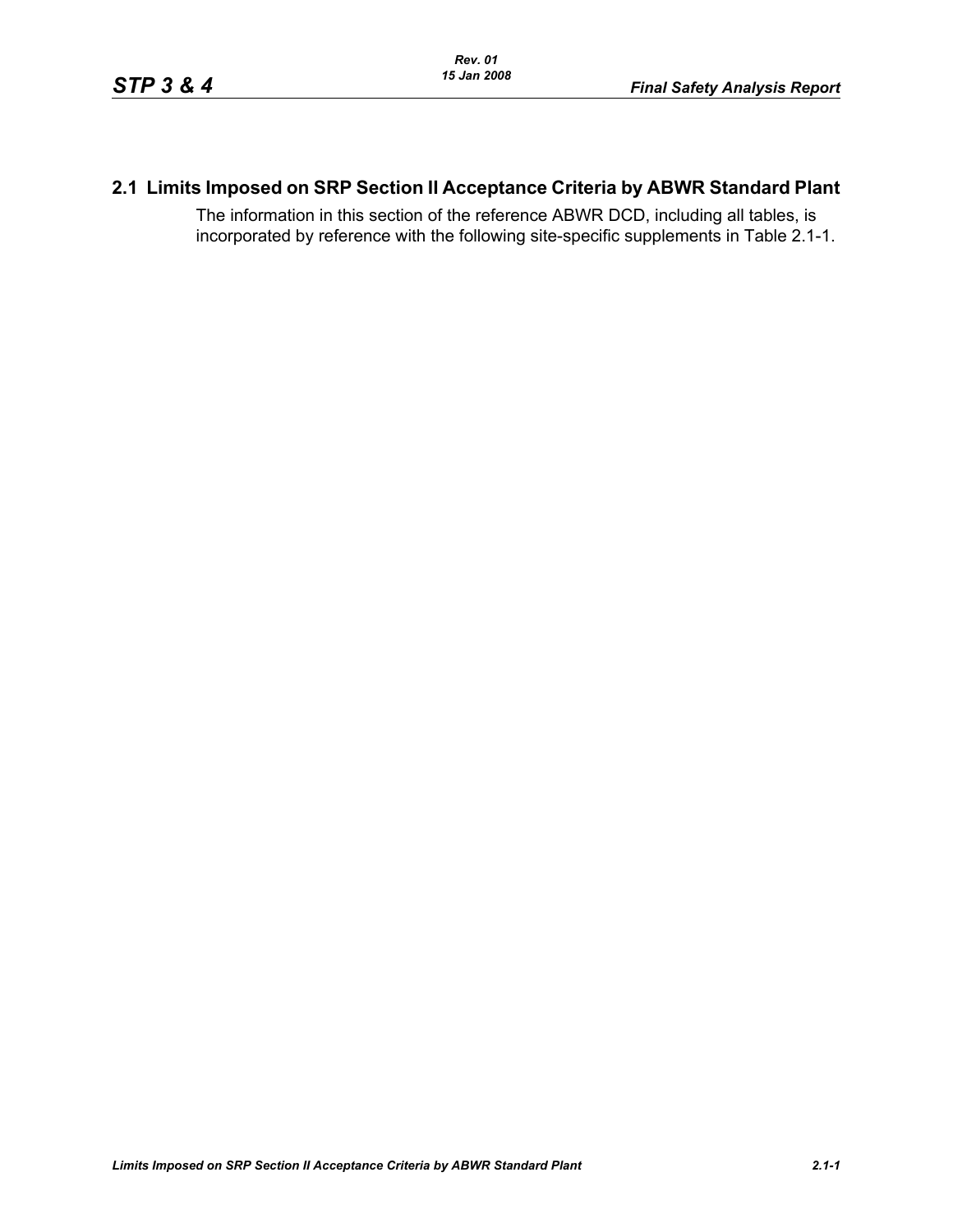$\mathbf{I}$ 

### **Table 2.1-1 Limits Imposed on SRP Section II Acceptance Criteria by ABWR Design**

<span id="page-1-0"></span>The supplementary information, provided in the column marked "Discussion," consists of a statement as to whether the SRP limits specified for the reference ABWR design are met for the STP 3 & 4 site, and a roadmap to the FSAR sections where further discussion is provided.

| <b>SRP</b>         |                                                                   |                                                                                                                                                                                                                                                                            |                                                                                                                                                                                                                                                                                                                                                       |
|--------------------|-------------------------------------------------------------------|----------------------------------------------------------------------------------------------------------------------------------------------------------------------------------------------------------------------------------------------------------------------------|-------------------------------------------------------------------------------------------------------------------------------------------------------------------------------------------------------------------------------------------------------------------------------------------------------------------------------------------------------|
| <b>Section</b>     | <b>Subject</b>                                                    | Limits                                                                                                                                                                                                                                                                     | <b>Discussion</b>                                                                                                                                                                                                                                                                                                                                     |
|                    | <b>Geography and Demography</b>                                   |                                                                                                                                                                                                                                                                            |                                                                                                                                                                                                                                                                                                                                                       |
| 2.1.1              | Site Location and<br>Description                                  | None                                                                                                                                                                                                                                                                       | N/A                                                                                                                                                                                                                                                                                                                                                   |
| 2.1.2              | <b>Exclusion Area</b><br>Authority and<br>Control                 | <b>None</b>                                                                                                                                                                                                                                                                | N/A                                                                                                                                                                                                                                                                                                                                                   |
| 2.1.3              | Population<br><b>Distribution</b>                                 | None                                                                                                                                                                                                                                                                       | N/A                                                                                                                                                                                                                                                                                                                                                   |
|                    |                                                                   | <b>Nearby Industrial, Transportation and Military Facilities</b>                                                                                                                                                                                                           |                                                                                                                                                                                                                                                                                                                                                       |
| $2.2.1 -$<br>2.2.2 | Identification of<br><b>Potential Hazards</b><br>in Site Vicinity | Identify potential hazards in the site<br>vicinity that have a probability of<br>occurrence $>10^{-7}$ per year which<br>produce:<br>(1) missiles more energetic than the<br>tornado missile spectra, or<br>(2) pressure effects in excess of the<br>design basis tornado. | The potential external hazards<br>in the vicinity of the STP site are<br>identified in Subsections 2.2S.1<br>and 2.2S.2. The only potential<br>external hazard identified with a<br>frequency near 1 x 10 <sup>-7</sup> was an<br>aircraft accident with a<br>conservatively calculated total<br>impact frequency of 1.16 $\times$ 10 <sup>-7</sup> . |
| 2.2.3              | Evaluation of<br><b>Potential Accidents</b>                       | Evaluate only those potential<br>hazards identified above.                                                                                                                                                                                                                 | An evaluation of the aircraft<br>hazards that could impact the<br>STP site is provided in<br>Subsection 2.28.2.8 2.2S.2.7.2.<br>Although no other external<br>hazards approach a frequency<br>of 1 x $10^{-7}$ , other potential<br>external hazards in the vicinity<br>of the STP site are discussed in<br>Subsection 2.2S.3.                        |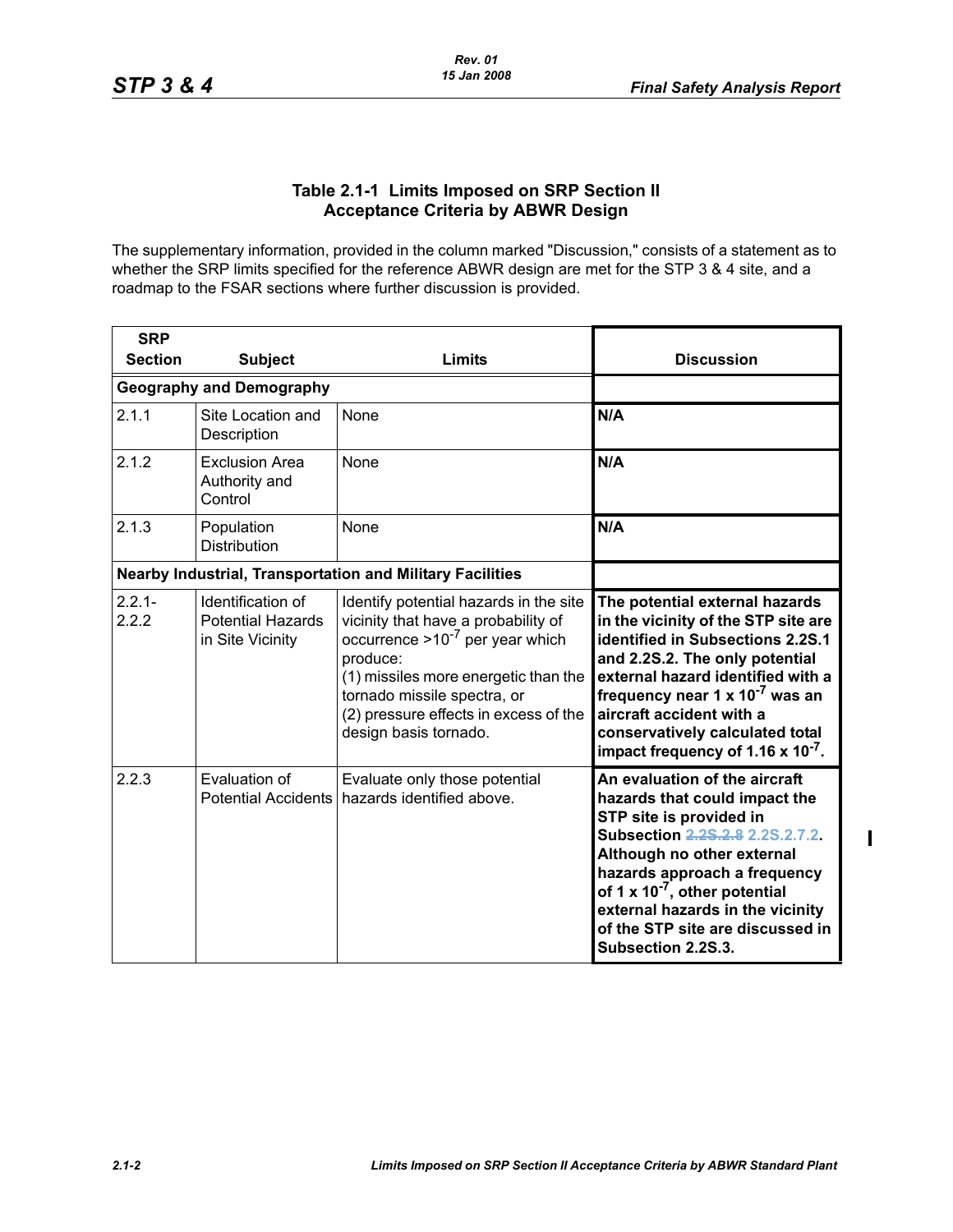| <b>SRP</b><br><b>Section</b> | <b>Subject</b>                                                                                  | Limits                                                                                                                                                                                                                                                                                          | <b>Discussion</b>                                                                                                                                                                                                                                                                                                                                                                                                                                                                                                                                                                                                                                                                                                                                                                                                                  |
|------------------------------|-------------------------------------------------------------------------------------------------|-------------------------------------------------------------------------------------------------------------------------------------------------------------------------------------------------------------------------------------------------------------------------------------------------|------------------------------------------------------------------------------------------------------------------------------------------------------------------------------------------------------------------------------------------------------------------------------------------------------------------------------------------------------------------------------------------------------------------------------------------------------------------------------------------------------------------------------------------------------------------------------------------------------------------------------------------------------------------------------------------------------------------------------------------------------------------------------------------------------------------------------------|
| Meteorology                  |                                                                                                 |                                                                                                                                                                                                                                                                                                 |                                                                                                                                                                                                                                                                                                                                                                                                                                                                                                                                                                                                                                                                                                                                                                                                                                    |
| 2.3.1                        | Regional<br>Climatology                                                                         | Per Table 2.0-1.                                                                                                                                                                                                                                                                                | <b>The ABWR site parameters-</b><br>specified in Table 2.0-1-<br>envelope the STP site-specific-<br>characteristics related to-<br>regional climatology, including-<br>extreme wind speed, the<br>tornado parameters,<br>precipitation, and ambient-<br>design temperature. Further-<br>details are provided in-<br>Subsection 2.3S.1.<br>The ABWR site parameters<br>specified in Table 2.0-1 envelop<br>the STP site-specific<br>characteristics related to<br>regional climatology, with the<br>following exceptions, maximum<br>rainfall rate and ambient design<br>temperatures relative to three of<br>the wet-bulb exceedance<br>values. These departures are<br>discussed in Table 2.0-2 (see<br>also STP DEP T1 5.0-1).<br><b>Further details on regional</b><br>climatology are provided in<br><b>Subsection 2.3S.1.</b> |
| 2.3.2                        | Local Meteorology                                                                               | None                                                                                                                                                                                                                                                                                            | N/A                                                                                                                                                                                                                                                                                                                                                                                                                                                                                                                                                                                                                                                                                                                                                                                                                                |
| 2.3.3                        | Onsite<br>Meteorological<br>Measurements<br>Program                                             | <b>None</b>                                                                                                                                                                                                                                                                                     | N/A                                                                                                                                                                                                                                                                                                                                                                                                                                                                                                                                                                                                                                                                                                                                                                                                                                |
| 2.3.4                        | Short-Term<br>Diffusion<br><b>Estimates for</b><br>Accidental<br>Atmospheric<br><b>Releases</b> | Show that the site meteorological<br>dispersion values as calculated in<br>accordance with Regulatory Guide<br>1.145, and compared to dose<br>values given in Chapter 15, result in<br>doses less than stipulated in 10<br>CFR 100 and the applicable<br>portions of SRP Sections 11 and<br>15. | The design basis accident<br>doses calculated based on the<br><b>STP site meteorological</b><br>dispersion values are<br>discussed in Subsections 15.2,<br>15.56, and 15.7. The calculated<br>doses meet the dose limits<br>specified in 10 CFR 100.                                                                                                                                                                                                                                                                                                                                                                                                                                                                                                                                                                               |

## **Table 2.1-1 Limits Imposed on SRP Section II Acceptance Criteria by ABWR Design**

 $\blacksquare$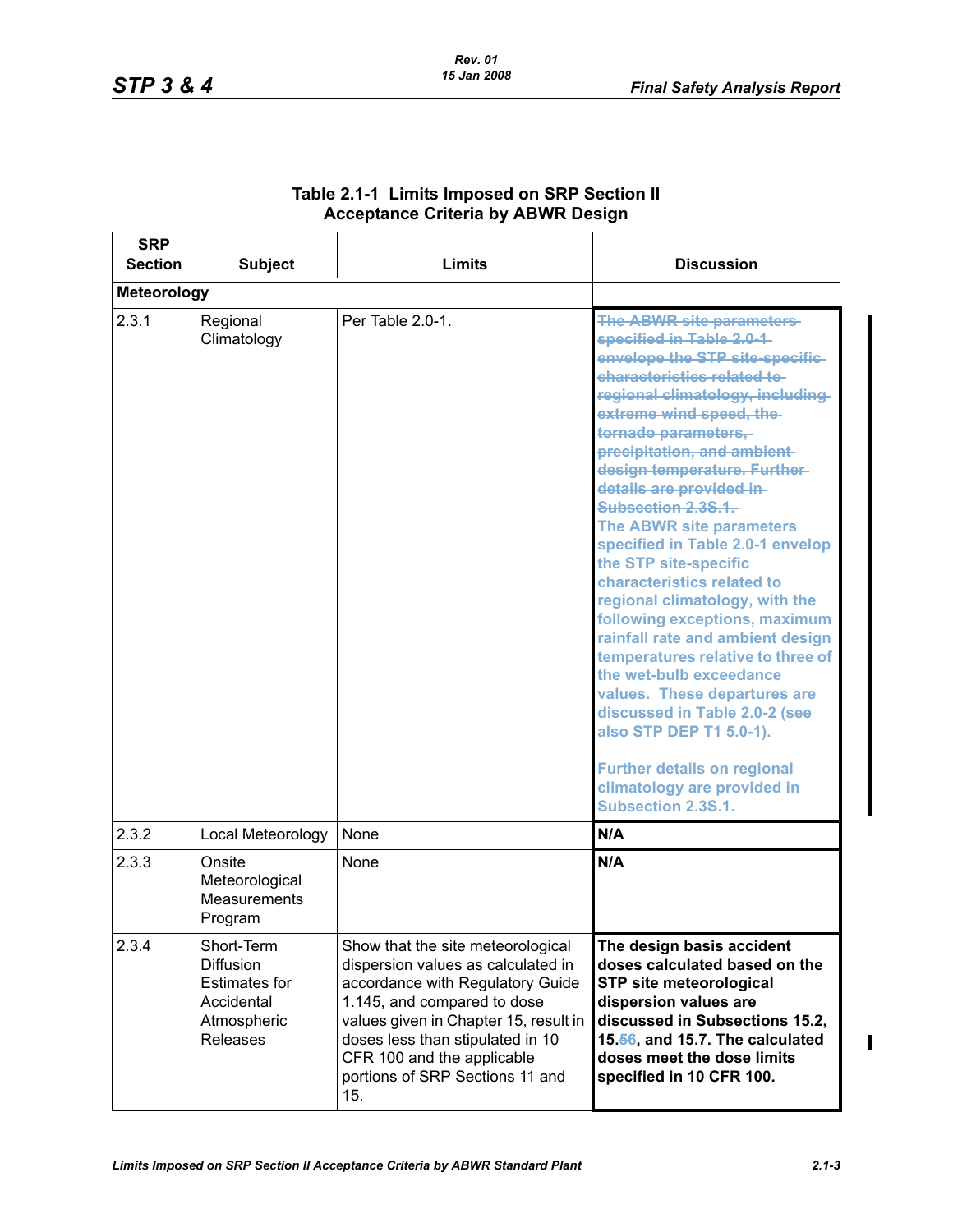$\blacksquare$ 

| <b>SRP</b><br><b>Section</b> | <b>Subject</b>                                                    | Limits                                                                                                                                                       | <b>Discussion</b>                                                                                                                                                                                                                                                                                                                                 |
|------------------------------|-------------------------------------------------------------------|--------------------------------------------------------------------------------------------------------------------------------------------------------------|---------------------------------------------------------------------------------------------------------------------------------------------------------------------------------------------------------------------------------------------------------------------------------------------------------------------------------------------------|
| 2.3.5                        | Long-Term<br><b>Diffusion</b><br><b>Estimates</b>                 | None                                                                                                                                                         | N/A                                                                                                                                                                                                                                                                                                                                               |
|                              | <b>Hydrology Engineering</b>                                      |                                                                                                                                                              |                                                                                                                                                                                                                                                                                                                                                   |
| 2.4.1                        | Hydraulic<br>Description                                          | Per Table 2.0-1.                                                                                                                                             | The ABWR site parameters<br>specified in Table 2.0-1<br>envelope envelop the STP site-<br>specific characteristics related<br>to hydrology. Further details are<br>provided in Subsection 2.4S.1.                                                                                                                                                 |
| 2.4.2                        | Floods                                                            | Per Table 2.0-1.                                                                                                                                             | The maximum flood level for the<br>STP site is discussed in<br>Subsections 2.4S.2 and 2.4S.4<br>(see also Table 2.0-2 and STP<br>DEP T1 5.0-1) Site-specific<br>flood protection measures are<br>described in Subsection<br>3.4.1.1.1.                                                                                                            |
| 2.4.3                        | Probable<br>Maximum Flood on<br>Streams and<br><b>Rivers</b>      | None                                                                                                                                                         | N/A                                                                                                                                                                                                                                                                                                                                               |
| 2.4.4                        | <b>Potential Dam</b><br><b>Failures</b><br>Seismically<br>Induced | Demonstrate that failure of existing<br>and potential upstream or<br>downstream water control<br>structures will not exceed flooding<br>30.5 cm below grade. | <b>Failure of the Main Cooling</b><br>Reservoir (MCR) would result in<br>the worst case flood level, and<br>exceeds the SRP limit for the<br>reference ABWR design as<br>discussed in Subsection 2.4S.4<br>(see also Table 2.0-2 and STP<br>DEP T1 5.0-1) Site-specific<br>flood protection measures are<br>described in Subsection<br>3.4.1.1.1. |
| 2.4.5                        | Probable<br>Maximum Surge<br>and Seiche<br>Flooding               | Probable maximum surge and<br>seiche flooding level 30.5 cm below<br>grade.                                                                                  | The probable maximum surge<br>flooding level is within the SRP<br>limit for the reference ABWR<br>design. Flooding due to seiche<br>effects is considered<br>insignificant at the STP site. See<br>Subsection 2.4S.5 for further<br>details.                                                                                                      |

### **Table 2.1-1 Limits Imposed on SRP Section II Acceptance Criteria by ABWR Design (Continued)**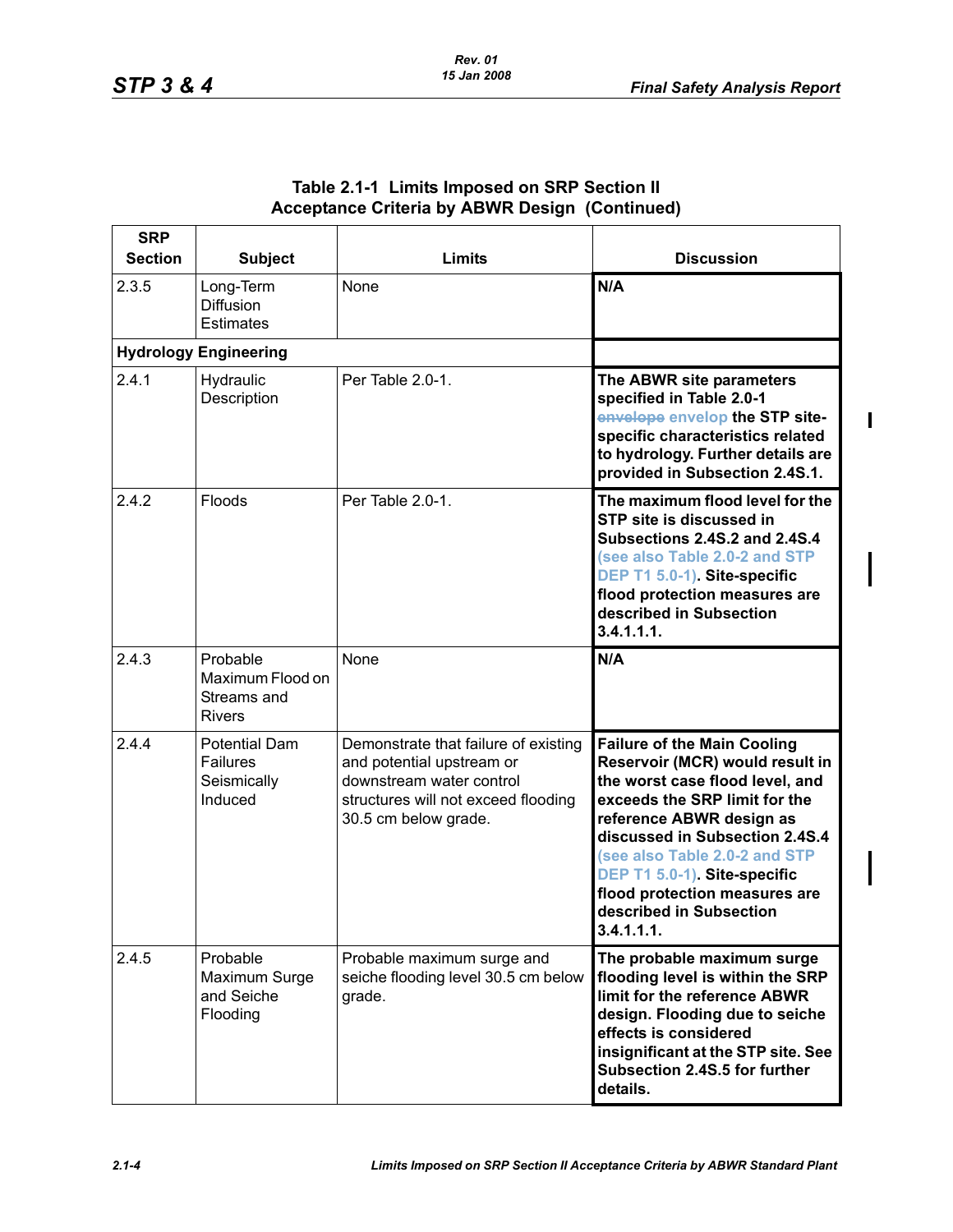| <b>SRP</b><br><b>Section</b> | <b>Subject</b>                                                                         | Limits                                                          | <b>Discussion</b>                                                                                                                                                                                                                             |
|------------------------------|----------------------------------------------------------------------------------------|-----------------------------------------------------------------|-----------------------------------------------------------------------------------------------------------------------------------------------------------------------------------------------------------------------------------------------|
| 2.4.6                        | Probable<br>Maximum Tsunami                                                            | Probable maximum tsunami<br>flooding level 30.5 cm below grade. | The probable maximum tsunami<br>flooding level for the STP site is<br>within the SRP limit for the<br>reference ABWR design as<br>discussed in Subsection 2.4S.6.                                                                             |
| 2.4.7                        | Ice Effects                                                                            | None                                                            | N/A                                                                                                                                                                                                                                           |
| 2.4.8                        | <b>Cooling Water</b><br>Channels and<br><b>Reservoirs</b>                              | None                                                            | N/A                                                                                                                                                                                                                                           |
| 2.4.9                        | <b>Channel Diversion</b>                                                               | None                                                            | N/A                                                                                                                                                                                                                                           |
| 2.4.10                       | Flooding<br>Protection<br>Requirements                                                 | None                                                            | N/A                                                                                                                                                                                                                                           |
| 2.4.11                       | <b>Cooling Water</b><br>Supply                                                         | None                                                            | N/A                                                                                                                                                                                                                                           |
| 2.4.12                       | Groundwater                                                                            | Per Table 2.0-1.                                                | The groundwater depth in the<br>power block areas for STP 3 & 4<br>is below the maximum<br>groundwater level of 61 cm (2 ft)<br>below grade as specified in<br>Table 2.0-1. Further information<br>is provided in FSAR Subsection<br>2.4S.12. |
| 2.4.13                       | Accidental<br>Releases of Liquid<br><b>Effluent in Ground</b><br>and Surface<br>Waters | None                                                            | N/A                                                                                                                                                                                                                                           |
| 2.4.14                       | <b>Technical</b><br>Specifications and<br>Emergency<br>Operation<br>Requirement        | None                                                            | N/A                                                                                                                                                                                                                                           |

## **Table 2.1-1 Limits Imposed on SRP Section II Acceptance Criteria by ABWR Design (Continued)**